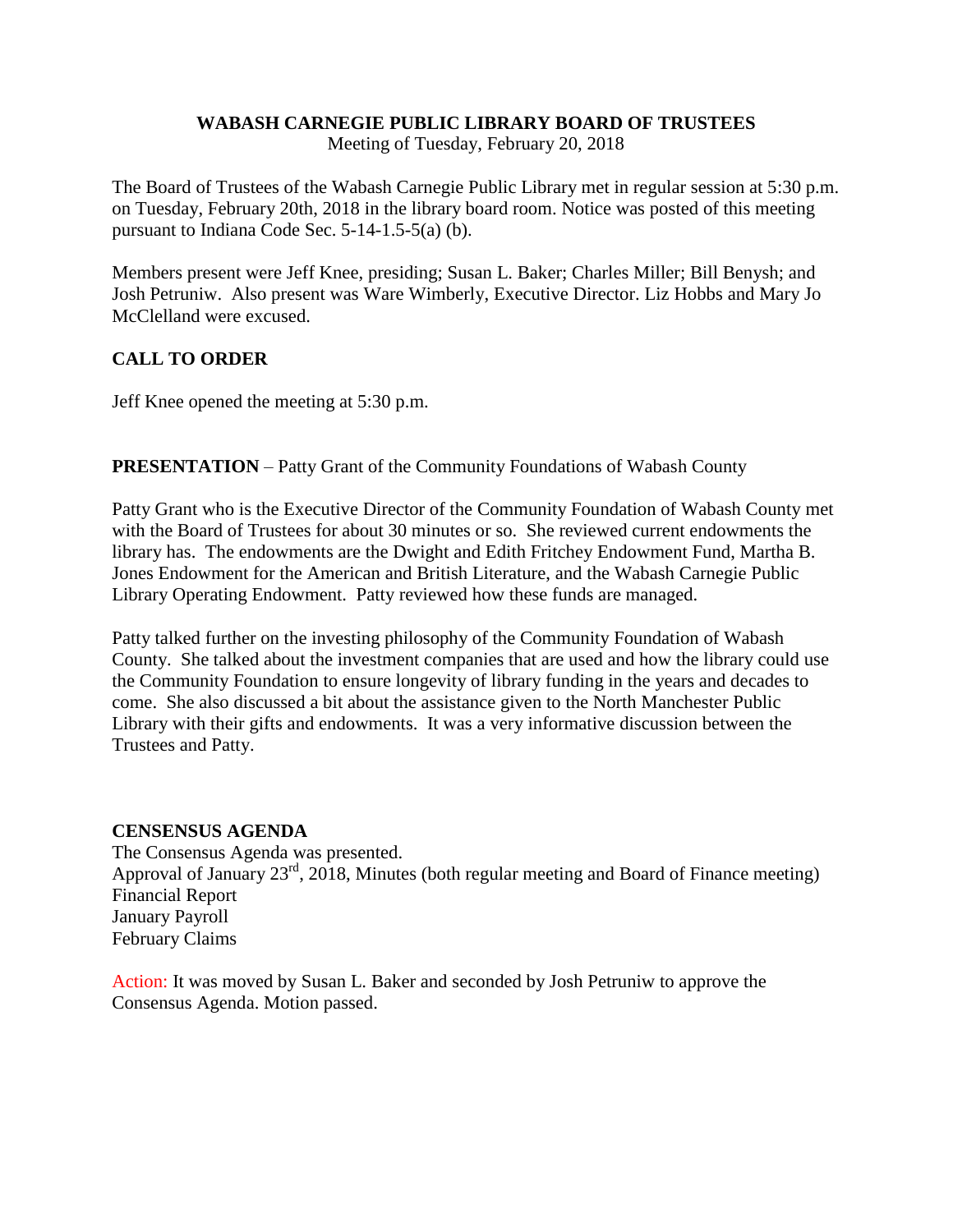## **PRESIDENT'S REPORT**

No report

## **COMMITTEE REPORT**

Report from the Parks Department about the construction starting on the tennis pavilion and remodeling of the City Park pavilion.

## **NEW BUSINESS**

## **Hot Spot Policy**

Ware presented a Wi-Fi Hot spot policy to the Board for review. The Board discussed the proposed policy and for the most part found it acceptable. Concern arose over how much protection the policy provides the library. It was recommended by Josh Petruniw that the policy could be structured in a manner that would be better for the library from a legal perspective. Josh said he would highlight those needed changes and communicate the changes to Ware. The Board approved the new policy with the changes as recommended by Trustee Josh Petruniw.

Action: It was moved by Charles Miller and seconded by Susan L. Baker to approve the proposed Hot Spot policy with changes as prescribed by Trustee Josh Petruniw. Motion passed.

## Circulation Policy Changes

An updated and revised Circulation policy was presented to the Board of Trustees. The revised copy includes the addition of Wi-Fi Hot spots as library circulating material along with some other minor changes since the policy was last updated. The Board discussed the additions to the policy. It was approved by the Board of Trustees with a few spelling and grammar changes cited to be corrected.

Action: It was moved by Charles Miller and seconded by Josh Petruniw to approve the proposed revised Circulation Policy with cited grammar and spelling corrections. Motion passed.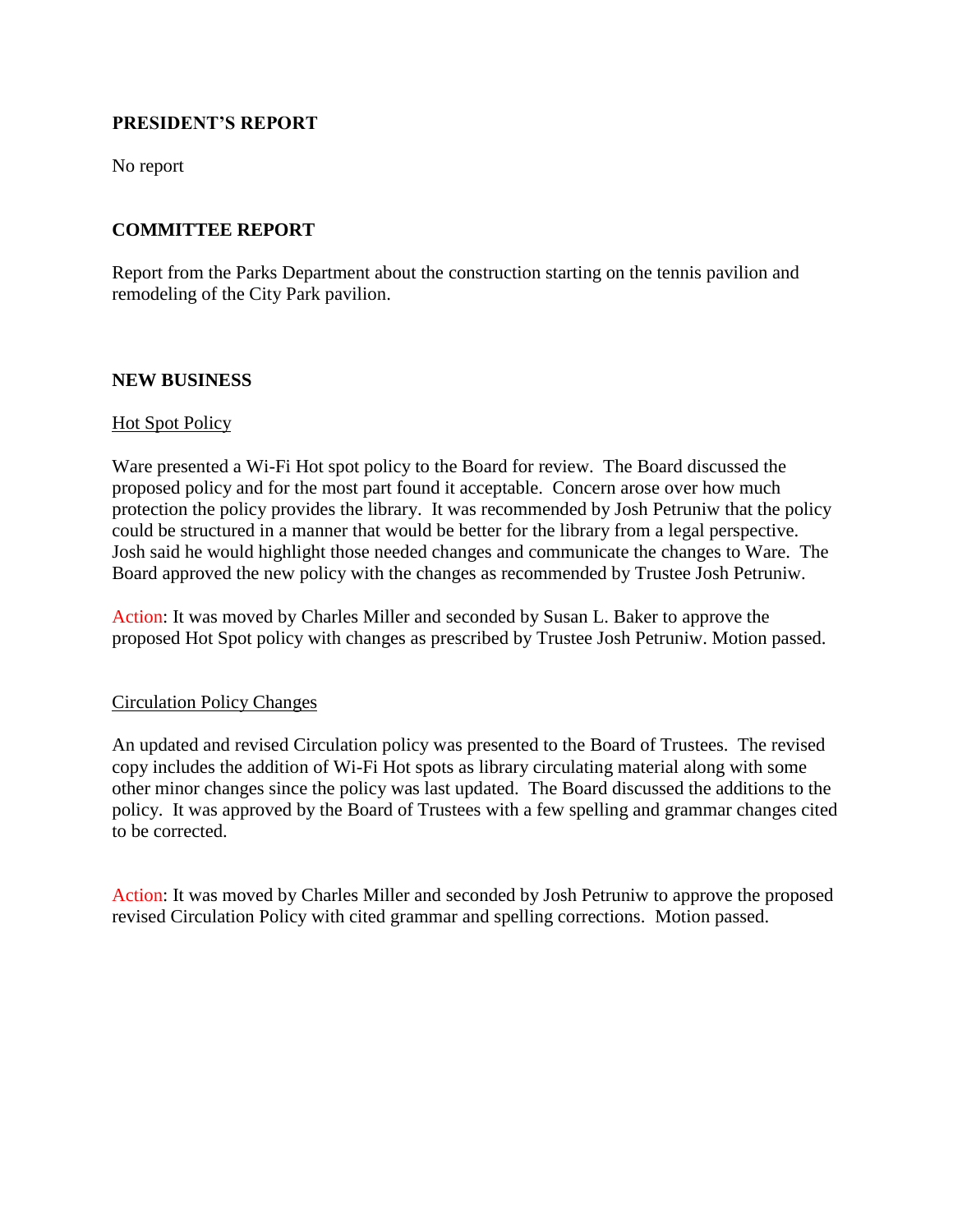## **DIRECTOR'S REPORT/ADMINISTRATIVE UPDATE**

## Wall Update

Ware provided an update on the wall that was water damaged in the staff work room that had plaster removed. He presented a quote from Protechs, Inc. to replaster this part of the wall. Mike Paul construction was just here looking at it. Mike Paul could not do the replasting himself but could provide an quote by a third party through him. Ware can also contact Paul Davis of Northwest Indiana Restoration to provide a quote. The Board discussed the next steps. Ware was asked if he would be comfortable with Protechs doing the replastering. Ware replied he did feel comfortable and thought the work just completed by Protechs, Inc. was very efficient and thorough when removing the plaster and treating any mold. It was general consent to just proceed with Protechs, Inc. Ware requested also that monies from the library's Library Improvement Reserve Fund (L.I.R.F.) be used for the work so that the L.I.R.F. is utilized more during the budget year.

Action: It was moved by Josh Petruniw and seconded by Susan L. Baker that the second part of the wall restoration to be paid using monies from L.I.R.F. Motion passed.

## Internal Control Policy

Due to a number of grammar, spelling, and confusing sentences, it was agreed for Ware to review the Internal Control Policy binder to make corrections before proceeding. Bill Benysh provided many notes on needed changes. Ware will work on making the corrections.

## Painting downstairs wall

In order to give the lower entrance lobby a fresher or brighter look, Ware talked to Sam Frazier at Big City Paints about color ideas. Ware presented a possible new color if this was agreeable to the Board of Trustees. It was felt that color presented was not very much brighter color than what was already there and another color should be selected. Ware will look at other possible colors.

## Recommended library consultation

Ware is trying to identify a person who is a recommended consultant within libraries that can assist the Board and Ware in developing a strategic plan that will guide any future reorganization or expansion of library space. Ware has some names of library consultants well known in the Indiana public libraries but the individuals are all part of architectural firms. The Board is seeking a consultant who is independent of any architectural firm. Ware will continue to investigate.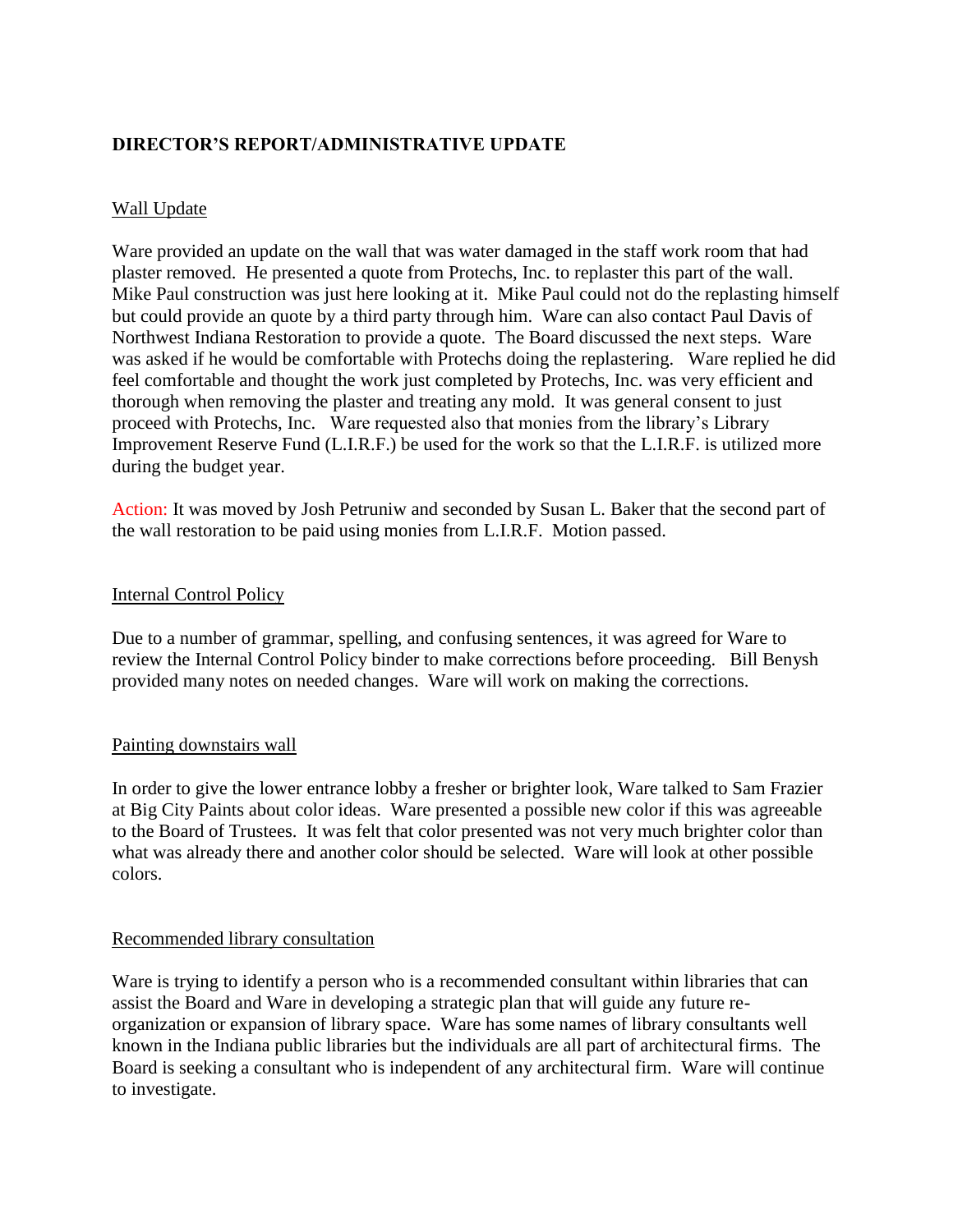#### Annual Report

There is a copy of the library's Annual Report for 2017 for each Trustee in one's blue folder for one to keep for review. It is a very good statistical snapshot of the library in 2017.

#### Taking Minutes

Cassie Burchett who was taking Minutes is no longer on the library staff. Ware will work on arrangement for another staff person to take Minutes with a goal of the person starting in March.

#### Joanna Strode Continuing Education Series

The library has started a Continuing Education Series program in honor of Joanna Strode to honor and celebrate her contributions. The first program in the series will be a presentation by Parker Beauchamp on his passion for mountain climbing and many experiences. Ware has also asked Art Conner to do a program in November on one of his many travels.

#### Cameras Quote

Ware presented a quote from Cottage Watchman to replace some older cameras in our nonfiction section. The quote provided two different quotes with Ware's understanding that the lower amount was recommended. With security unfortunately a consent concern in today's world, improving technology in regards to security cameras is very crucial. The Board discussed the quotes and proceeded to approve replacing the older cameras.

Action: It was moved by Bill Benysh and seconded by Josh Petruniw that proceed with work on upgrading older cameras per recommended quote using monies from the library's Library Improvement Reserve Fund (L.I.R.F.). Motion passed.

## Appraisals

The appraisal work by Universal Valuation, Inc. for the library's liability insurance on both the library building and personal property is completed. The appraisal amounts were noticeably less than the total amounts when previously assessed by Buckland and Associates a few years back. Ware has also has some recent e-mail communication with Bill Stouffer. Ware's understanding is that the appraisal for the paintings are either done or close to finished. He has had some major dental work recently that has slowed him down. He does have fee for the appraisal work but Ware is not sure of the amount.